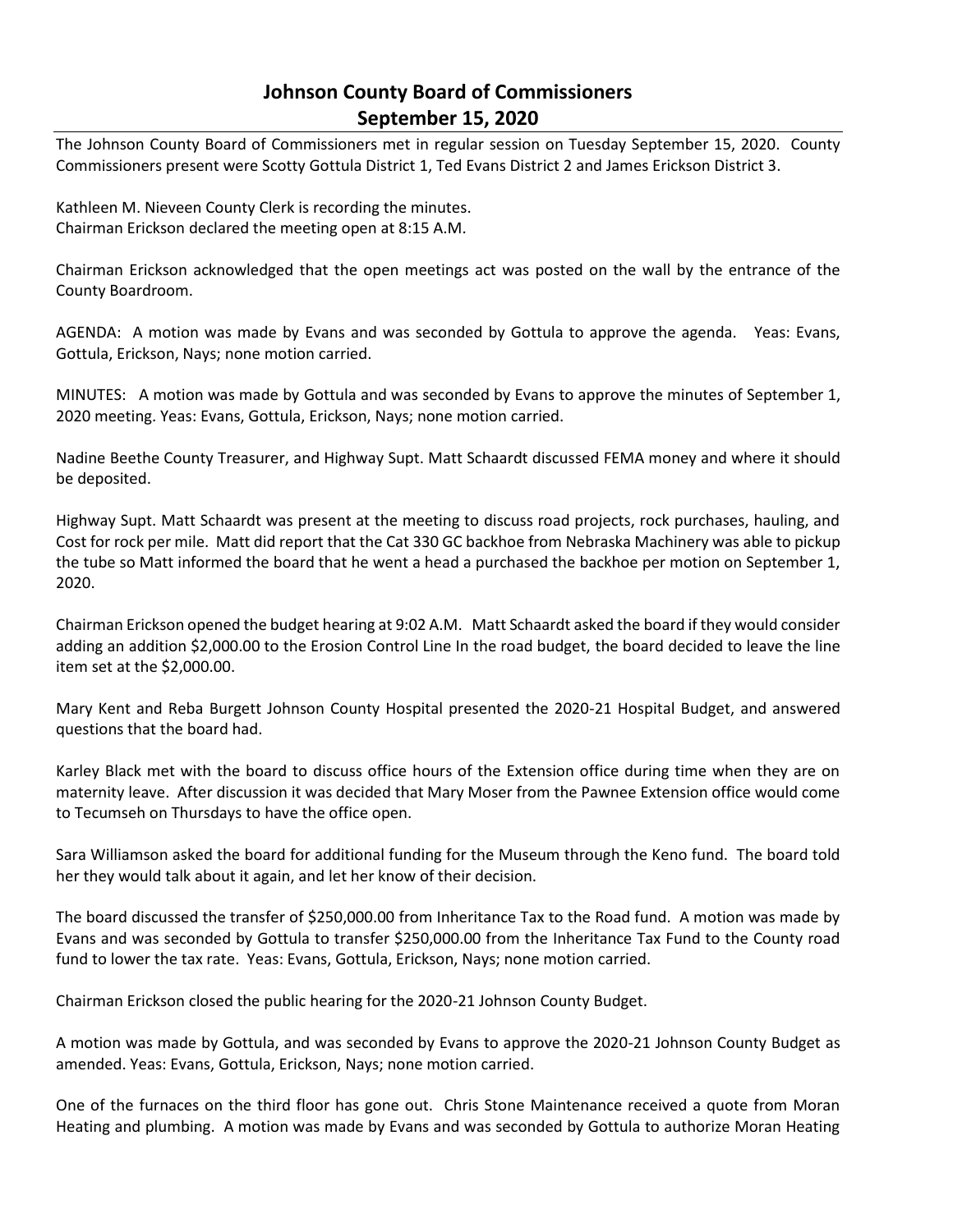and Plumbing to replace the heating and cooling unit above the probation office for the approx. cost of \$10,000.00. Yeas: Evans, Gottula, Erickson, Nays; none motion carried.

A motion was made by Gottula, and was seconded by Evans to approve Resolution 20-23 for the subdivision of the E ½ of the NE ¼ of Section 36-5-9. Yeas: Evans, Gottula, Erickson, Nays; none motion carried.

The board acknowledges the County Sheriff Inventory, and the Clerk of the District Court for August 2020.

Chairman Erickson opened the hearing for the setting of the Tax Rate for 2020-21 at 10:46 A.M.

A motion was made by Evans and was seconded by Gottula to approve Resolution 20-24 for the setting of the Johnson County Tax Rate at .270334. Yeas: Evans, Gottula, Erickson, Nays; none motion carried.

Chairman Erickson closed the hearing at 10:48 A.M.

A motion was made by Gottula and was seconded by Evans to approve the claims as follows: Yeas: Evans, Gottula, Erickson, The following have been paid on funds as follows:

#### **GENERAL FUND**: Payroll: \$33,150.14

#### Claims: \$ 50,258.43

AFLAC – Insurance - 128.96, AMERICAN NATIONAL BANK – Federal &FICA Taxes - 10,894.17, AMERITAS – Deferred Comp 105.00, AMERITAS LIFE INSURANCE CORP. – Vision Insurance - 162.03, BLUE CROSS/BLUE SHEILD OF NE – Insurance - 16,347.24, BRINKMAN BROTHERS INC. – Repairs - 1,213.20, CAPITAL CITY ELECTRIC – Network Repair - 750.00, CONSOLIDATED MANAGEMENT COMPANY – Meals at Training - 12.68, DAS STATE ACCTING - CENTRAL FINANCE – Support & Computer Lease - 73.64, MIKE DAVISON – Mileage - 215.62, DISTRICT COURT JOHNSON COUNTY – Reimbursement - 1,109.00, THEODORE EVANS JR – Mileage - 100.62, FIRST CONCORD BENEFITS GROUP – Flex Spending - 268.65, SCOTTY GOTTULA – Mileage - 583.05, GRAHAM TIRE – Tires/Repairs - 600.00, HASSELBALCH PHARMACY – Inmate Meds - 42.92, JOHNSON COUNTY COURT Reimbursement - 225.76, J0HNSON COUNTY PETTY CASH FUND – Black Hills CH & Jail, Trash Pickup - 171.90, JOHNSON COUNTY SHERIFF DEPT. – Paper Service - 126.17, JOHNSON COUNTY SHERIFF PETTY CASH FUND – Car Washes & Supplies - 19.22, KERNER TRUE VALUE – Supplies - 48.97, KUDU LAWN CARE – Spray/Fertilizer -295.00, LAW ENFORCEMENT TRAINING – Training 200.00, LIBERTY NATIONAL LIFE INSURANCE CO – Insurance - 206.06, MORAN PLUMBING AND HEATING,LLC – CH Repairs - 555.00, MORRISSEY,MORRISSEY,DALLUGE – Website Maintenance - 150.00, MARY MOSER – Mileage - 276.00, NAVIENT CREDIT FINANCE CORPORATION - 324.83, NEBRASKA DEPT. OF REVENUE - State Taxes - 1,617.70, OMAHA TACTICAL – Vest Carrier - 209.00, PAPER TIGER SHREDDING – Shredding - 45.00, PARAMOUNT LINEN & UNIFORM – Rugs - 33.39, POSTMASTER – Stamps 1,130.00, QUILL CORP. – Office Supplies - 469.86, RETIREMENT PLANS DIV OF AMERITAS – Retirement - 5,589.09, SCHENDEL PEST CONTROL – Pest Control - 52.00, SLEUTH – Maintenance Contract - 3,729.00, SMPC LLC - E-Mails & Support - 23.82, TECUMSEH CENTRAL MARKET – Inmate Meals & Supplies - 819.51, TECUMSEH CHIEFTAIN – Publications - 325.18, THE RADAR SHOP – Radar Repairs - 92.50, TIME WARNER CABLE – HD Converter - 8.76, TIME WARNER CABLE – Internet - 134.99, US BANK CORPORATE PAYMENT SYSTEMS – Supplies, Meals, & G-Suite - 246.81, U.S. CELLULAR – Tower Rent - 438.00, VETERANS INFORMATION SERVICE – Annual Book - 28.00, WINDSTREAM – Elevator Phone - 60.13

#### **ROAD FUND:** Payroll: \$15,796.17

#### Claims: \$ 55,015.51

AFLAC – Insurance - 30.16, AKRS EQUIPMENT - Labor & Parts - 495.34, AMERICAN NATIONAL BANK – FICA & Federal Taxes - 4,702.07, AMERITAS LIFE INSURANCE CORP. – Vision Insurance - 26.60, BLUE CROSS/BLUE SHEILD OF NE – Insurance - 9,670.85 EGGERS BROTHERS INC – Parts - 457.50, FIRST CONCORD BENEFITS GROUP – Flex Spending - 65.00, G & G OIL – September Fuel 5,297.00, J0HNSON COUNTY PETTY CASH FUND – Black Hills Barn - 22.42, KERNER TRUE VALUE – Supplies - 110.37, M & M SUPPLY COMPANY – Tires/Repairs - 1,404.00, MAINELLI WAGNER & ASSOCIATES, INC. – June/July Consulting - 14,609.04, MARTIN MARIETTA